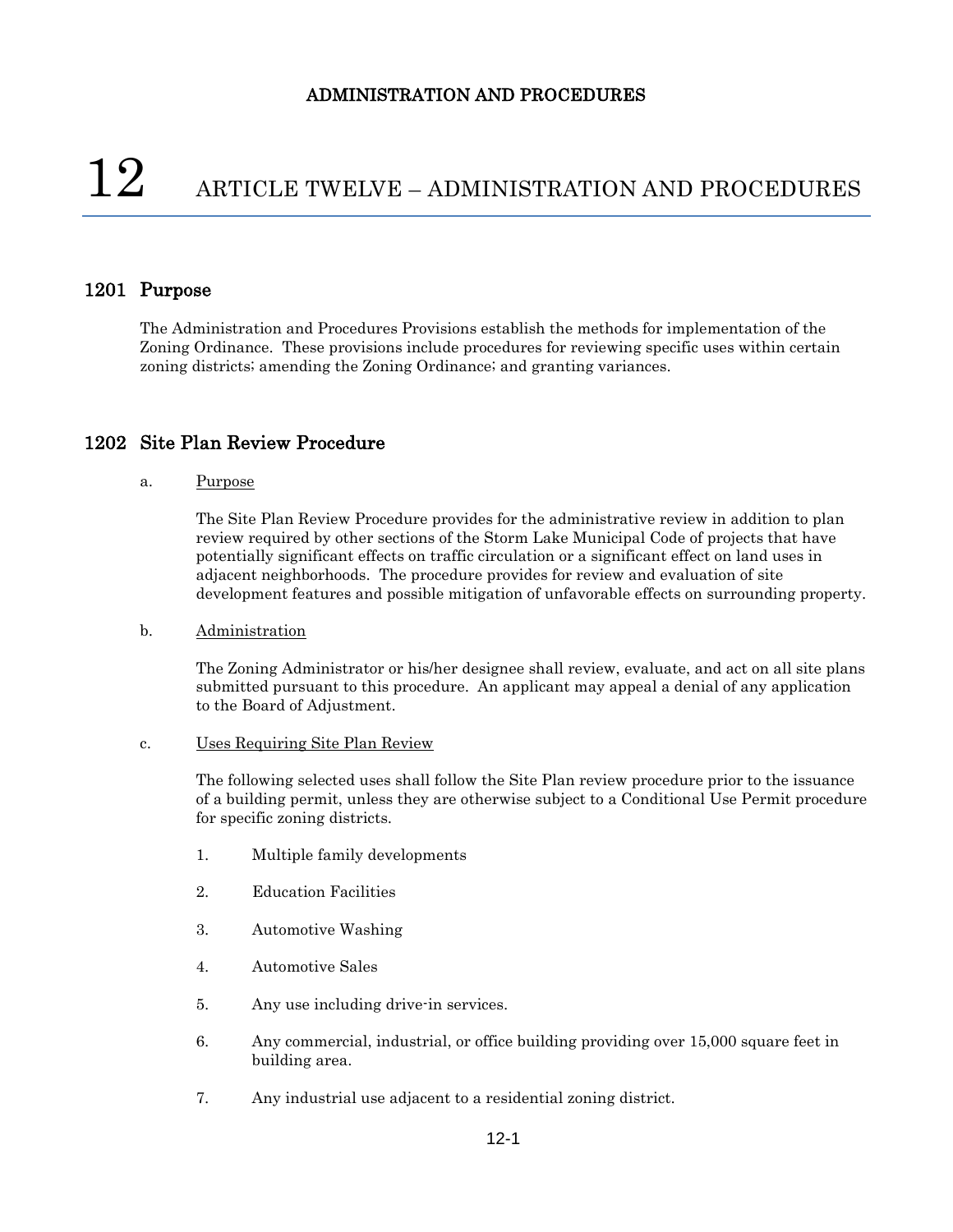## d. Application Requirements

The owner(s) or the owners' authorized agent of a property may file an application for a Site Plan Review with the Zoning Administrator. The application shall include the following information:

- 1. Name and address of the applicant.
- 2. Owner, address, and legal description of the property.
- 3. A description of the nature and operating characteristics of the proposed use.
- 4. A site plan, drawn to a scale sufficient to permit adequate review and dimensioned as necessary, showing the following information:
	- a) The date, scale, north arrow, title, name of owner, and name of person preparing the site plan.
	- b) The location and dimensions of boundary lines, easements, and required yards and setbacks of existing and proposed buildings and site improvements.
	- c) The location, size, and use of proposed and existing structures on the site.
	- d) The location of all proposed site improvements, including parking and loading areas, pedestrian and vehicular access, sewers, sidewalks, utilities, service areas, fencing, screening, landscaping, and lighting.
	- e) Location of any major site features, including drainage and contours at no greater than five-foot intervals.
	- f) Any other information that may be required for review by the Zoning Administrator, or his/her designee.

#### e. Administrative Action and Appeal

The Zoning Administrator or his /her designee must act upon each complete application within 15 working days of filing. An applicant may appeal a denial to the Board of Adjustment within ten days of the action. The Board of Adjustment shall consider the appeal at the first available meeting after the filing of the appeal.

#### f. Review and Evaluation

- 1. The Zoning Administrator, or his/her designee (or the Board of Adjustment in cases of appeal), shall review and approve the site plan based on the criteria established in Table 12-1 and conformance with applicable regulations in this Zoning Ordinance.
- 2. The Zoning Administrator, or his/her designee (or the Board of Adjustment in cases of appeal), shall make the following findings before approval of the site plan: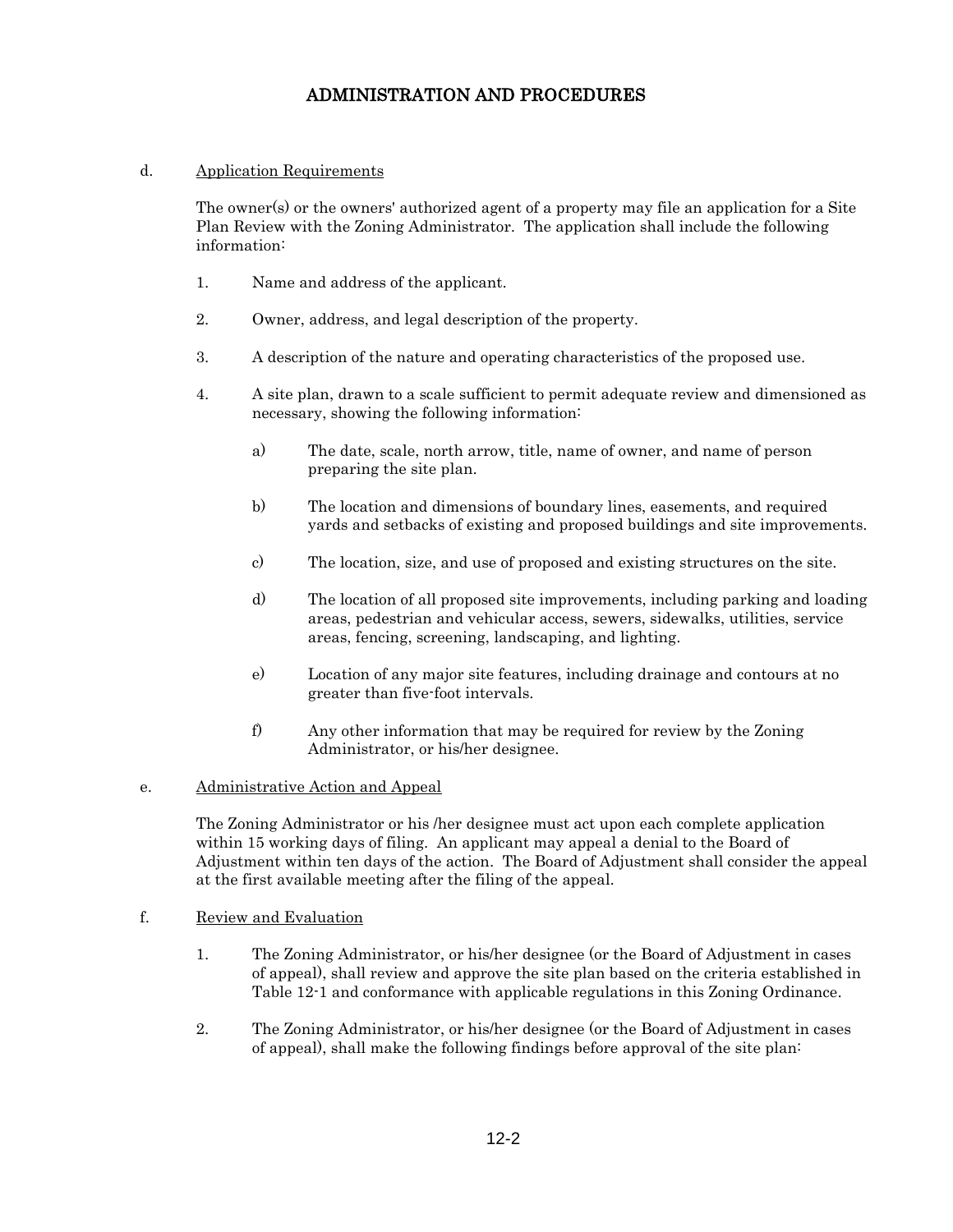- a) The proposed development, together with any necessary modifications, is compatible with the criteria established in Table 12-1.
- b) The site plan conforms to the Zoning Ordinance.

## g. Modification of Site Plan

The Zoning Administrator, or his/her designee (or the Board of Adjustment in cases of appeal), may require modification of a site plan as a prerequisite for approval. Required modifications may be more restrictive than base district regulations and may include, but not be limited to, additional landscaping or screening; installation of erosion control measures; improvement of access or circulation; rearrangement of structures on the site; or other modifications deemed necessary to protect the public health, safety, welfare, community character, property values, and/or aesthetics.

- h. Term and Modification of Approval
	- 1. A Site Plan Approval shall become void one year after the date of approval, unless the applicant receives a Building Permit and diligently carries out development prior to the expiration of this period.
	- 2. The Zoning Administrator, or his/her designee, may approve an application to modify a previously approved site plan if he/she determines that the modification does not affect findings related to the criteria set forth in Table 12-1.
	- 3. The Zoning Administrator or his/her designee may revoke a Site Plan Approval if he/she determines that the development is not complying with the terms and conditions of the approval. Such revocation may be appealed to the Board of Adjustment.

## i. Approval to Run With Land

An approval pursuant to this section shall run with the land until the expiration date of such approval.

# 1203 Conditional Use Permit Procedure

a. Purpose

The Conditional Use Permit Procedure provides for Planning and Zoning Commission review and discretionary Board of Adjustment approval for uses within zoning districts, which have unusual site development, or operating characteristics that could adversely affect surrounding properties.

b. Administration

The Planning and Zoning Commission shall review and evaluate each application and transmit its recommendation to the Board of Adjustment. The Board of Adjustment shall review, evaluate, and act upon all applications submitted pursuant to this procedure.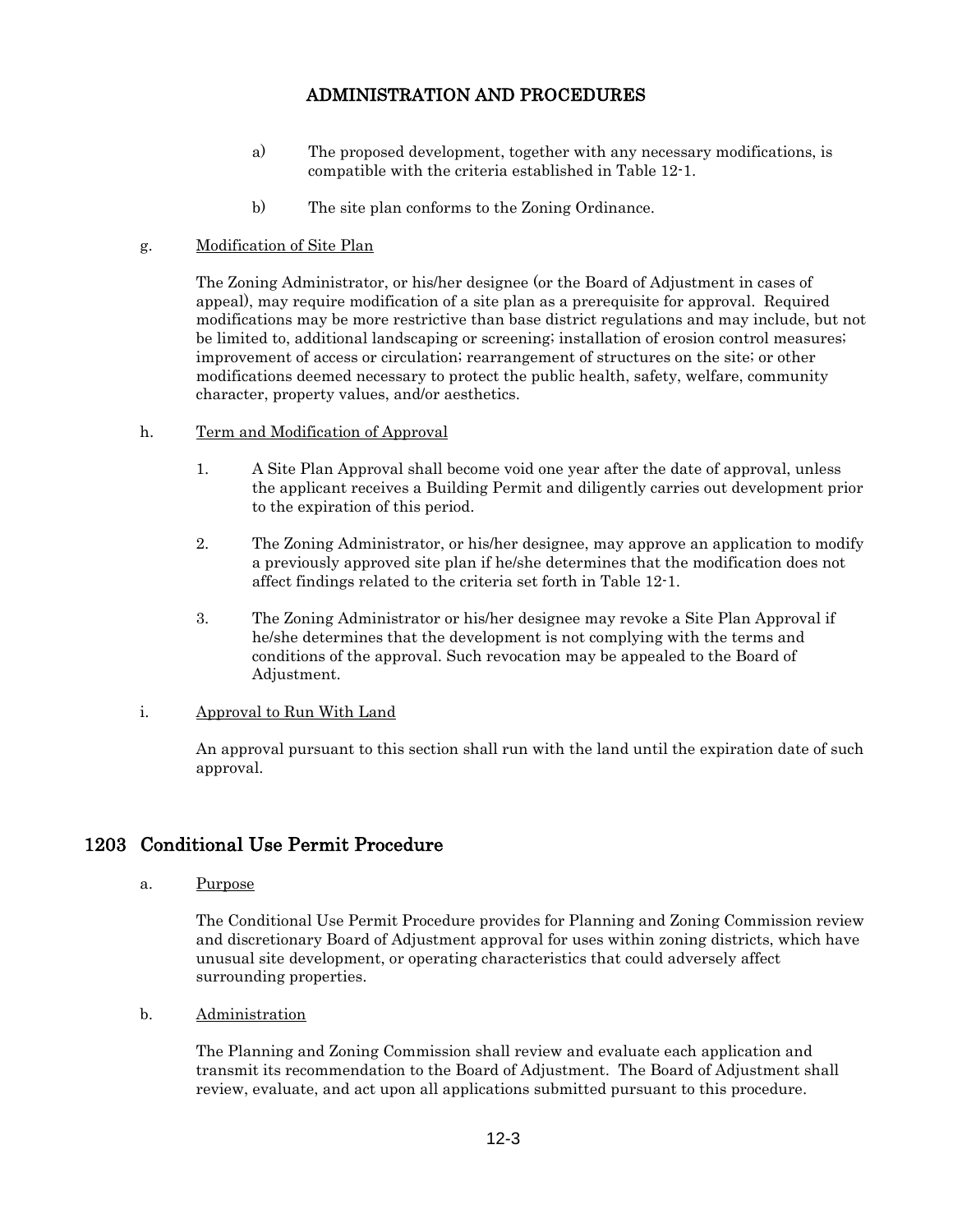## c. Application Requirements

The owner(s) of a property or the owners' authorized agent may file an application for a Conditional Use Permit with the Zoning Administrator. The application shall include the following information:

- 1. Name and address of the applicant.
- 2. The address and legal description of the property.
- 3. A description of the nature and operating characteristics of the proposed use.
- 4. Any graphic information, including site plans, elevations, other drawings, or other materials determined by the Zoning Administrator to be necessary to describe the proposed use to approving agencies.

## d. Approval Process

- 1. The Planning and Zoning Commission, following proper notice, shall hold a public hearing on each Conditional Use Permit and, following such public hearing, shall recommend action to the Board of Adjustment.
- 2. The Board of Adjustment shall act on the Conditional Use Permit following the public hearing held by the Planning and Zoning Commission.

## e. Criteria for Review

- 1. The Planning and Zoning Commission and the Board of Adjustment shall review and approve the application based on the criteria established in Table 12-1 and conformance with applicable regulations in this Zoning Ordinance.
- f. Scope of Board of Adjustment's Approval
	- 1. The Board of Adjustment may, at its discretion, limit a Conditional Use Permit to a specific owner or applicant. The Board of Adjustment may establish special site development or operational regulations as a condition for approval of a Conditional Use Permit. If the application is approved, the applicant must file with the Buena Vista County Recorder, an attachment to the deed of the property for which the conditional use permit was granted, specifying the conditions and circumstances of the conditional use permit.
	- 2. The Board of Adjustment shall not grant a Conditional Use Permit for any home occupation/home-based business, which is otherwise prohibited under Section 610 of this Ordinance.
- g. Lapse and Revocation of Permit
	- 1. A Conditional Use Permit shall become void one year after its effective date if the applicant has not carried out development or occupancy during that period.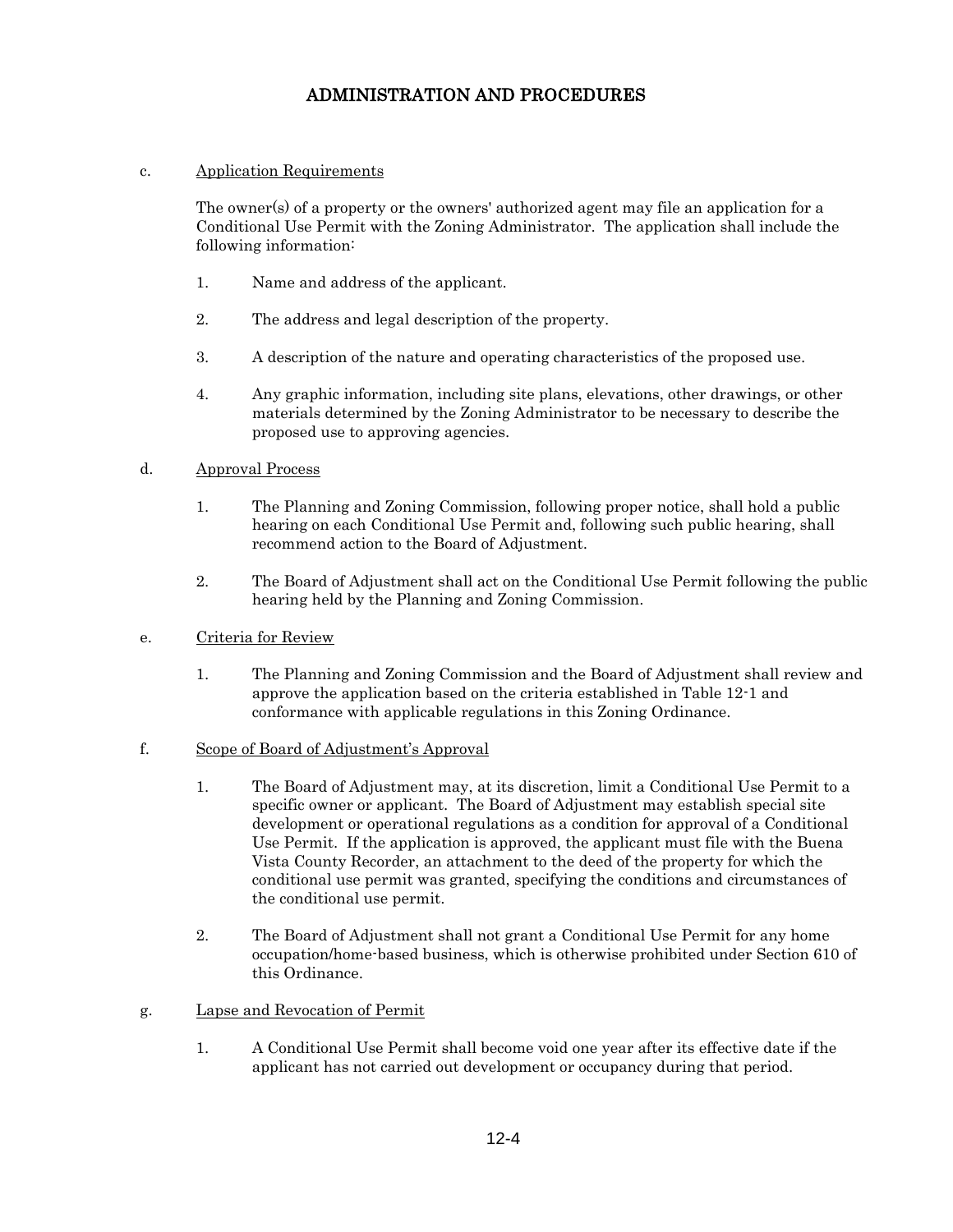- 2. The Board of Adjustment may revoke a Conditional Use Permit should the operation of the use subject to such permit violate the conditions under which the permit was granted.
- h. Previously Approved Permits

Any conditional use approved under regulations in effect before the effective date of this Ordinance shall be considered to have a valid Conditional Use Permit, subject to requirements imposed at the time of its approval.

# TABLE 12-1: Criteria for Site Plan Review and Conditional Use Permits

|                               | <b>CRITERION</b>                                                                                                                                                       | <b>APPLICATIONS TO</b> |                                  |
|-------------------------------|------------------------------------------------------------------------------------------------------------------------------------------------------------------------|------------------------|----------------------------------|
|                               |                                                                                                                                                                        | Site Plan<br>Review    | Conditional<br><b>Use Permit</b> |
| <b>Land Use Compatibility</b> |                                                                                                                                                                        |                        |                                  |
| Use Compatibility             | That the use is so designed located and proposed to be<br>operated that the public health, safety, welfare and<br>convenience will be protected.                       |                        | X                                |
| <b>Property Valuation</b>     | That the use will not cause substantial injury to the value<br>of other property in the neighborhood where it is to be<br>located.                                     |                        | X                                |
| Fire Safety                   | That the use will not substantially increase fire hazards.                                                                                                             |                        | X                                |
| Zoning Compatibility          | That the use will be compatible with adjoining<br>development and the proposed character of the zone<br>district where it is to be located.                            |                        | X                                |
| Development Density           | Site area per unit or floor area ratio should be similar to<br>surrounding uses if not separated by major natural or<br>artificial features.                           |                        | X                                |
| <b>Height and Scale</b>       |                                                                                                                                                                        |                        |                                  |
| Height and Bulk               | Development should minimize differences in height and<br>building size from surrounding structures. Differences<br>should be justified by urban design considerations. | $\mathbf{X}$           | $\mathbf X$                      |
| Setbacks                      | Development should respect pre-existing setbacks in<br>surrounding area. Variations should be justified by site<br>or operating characteristics.                       | X                      | X                                |
| <b>Building Coverage</b>      | Building coverage should be similar to that of<br>surrounding development if possible. Higher coverage<br>should be mitigated by landscaping or site amenities.        | X                      | X                                |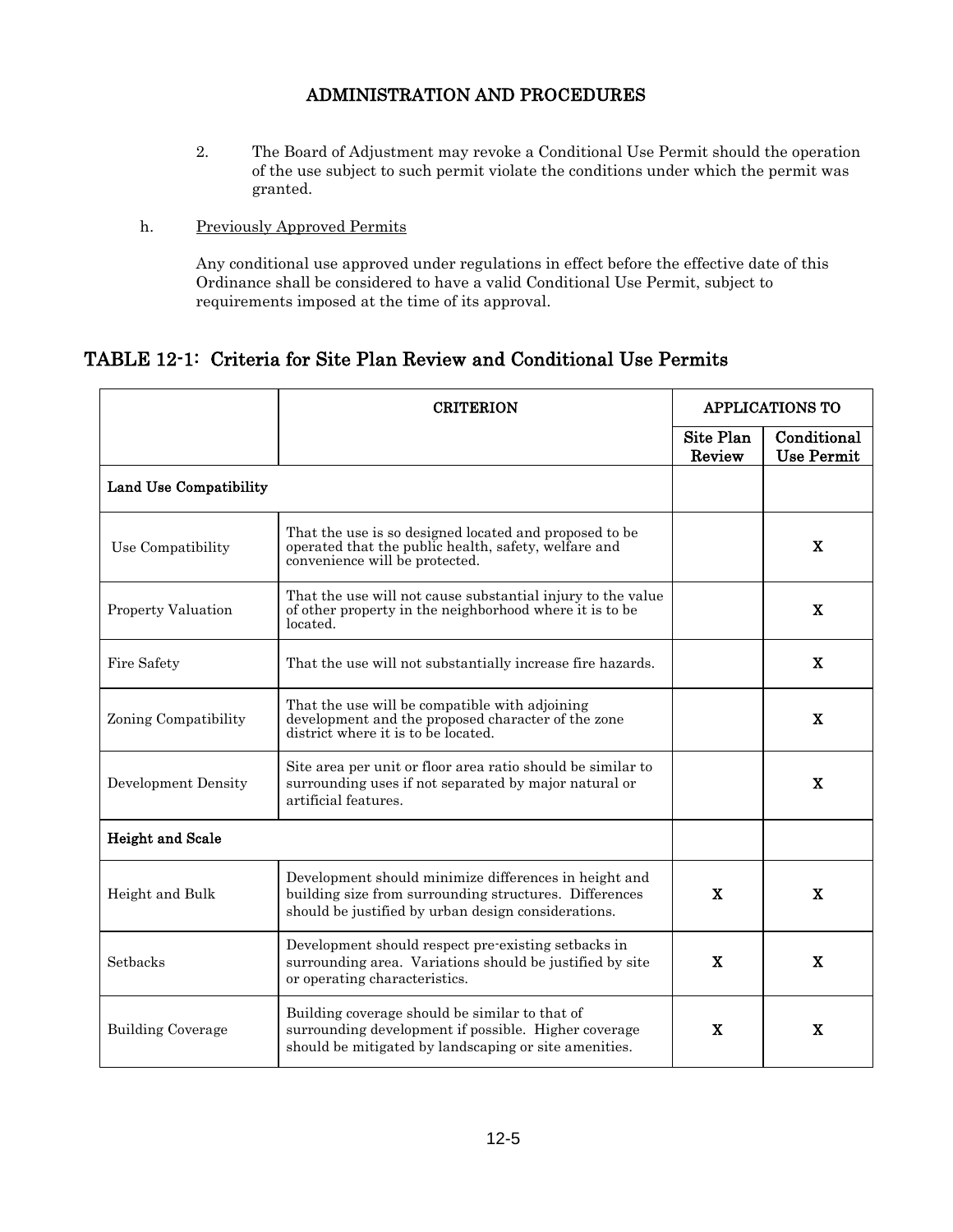|                                     | <b>CRITERION</b>                                                                                                                                                                                                                                                                             | <b>APPLICATIONS TO</b> |                                  |
|-------------------------------------|----------------------------------------------------------------------------------------------------------------------------------------------------------------------------------------------------------------------------------------------------------------------------------------------|------------------------|----------------------------------|
|                                     |                                                                                                                                                                                                                                                                                              | Site Plan<br>Review    | Conditional<br><b>Use Permit</b> |
| <b>Site Development</b>             |                                                                                                                                                                                                                                                                                              |                        |                                  |
| Frontage                            | Project frontage along a street should be similar to lot<br>width.                                                                                                                                                                                                                           | X                      | $\mathbf x$                      |
| Parking and Internal<br>Circulation | Parking should serve all structures with minimal<br>conflicts between pedestrians and vehicles.                                                                                                                                                                                              | X                      | $\mathbf X$                      |
|                                     | All structures must be accessible to public safety vehicles.                                                                                                                                                                                                                                 | X                      | x                                |
|                                     | Development must have access to adjacent public streets<br>and ways. Internal circulation should minimize conflicts<br>and congestion at public access points.                                                                                                                               | X                      | X                                |
| Landscaping                         | Landscaping should be integral to the development,<br>providing street landscaping breaks in uninterrupted<br>paved areas, and buffering where required by<br>surrounding land uses. Parts of site with sensitive<br>environmental features or natural drainage ways should<br>be preserved. | X                      | $\mathbf X$                      |
| <b>Building Design</b>              | Architectural design and building materials should be<br>compatible with surrounding areas or highly visible<br>locations                                                                                                                                                                    |                        | $\mathbf X$                      |
| <b>Operating Characteristics</b>    |                                                                                                                                                                                                                                                                                              |                        |                                  |
| Traffic Capacity                    | Project should not reduce the existing level of traffic<br>service on adjacent streets. Compensating improvements<br>will be required to mitigate impact on street system<br>operations.                                                                                                     | X                      | $\mathbf X$                      |
| <b>External Traffic Effects</b>     | Project design should direct non-residential traffic away<br>from residential areas.                                                                                                                                                                                                         | X                      | X                                |
| <b>Operating Hours</b>              | Projects with long operating hours must minimize effects<br>on surrounding residential areas.                                                                                                                                                                                                | X                      | X                                |
| Outside Storage                     | Outside storage areas must be screened from surrounding<br>streets and less intensive land uses.                                                                                                                                                                                             | x                      | X                                |
| <b>Public Facilities</b>            |                                                                                                                                                                                                                                                                                              |                        |                                  |
| Sanitary Waste Disposal             | Developments within 500 feet of a public sanitary sewer<br>must connect to sewer system.                                                                                                                                                                                                     | X                      | X                                |
|                                     | Sanitary sewer must have adequate capacity to serve<br>development                                                                                                                                                                                                                           | $\mathbf X$            | X                                |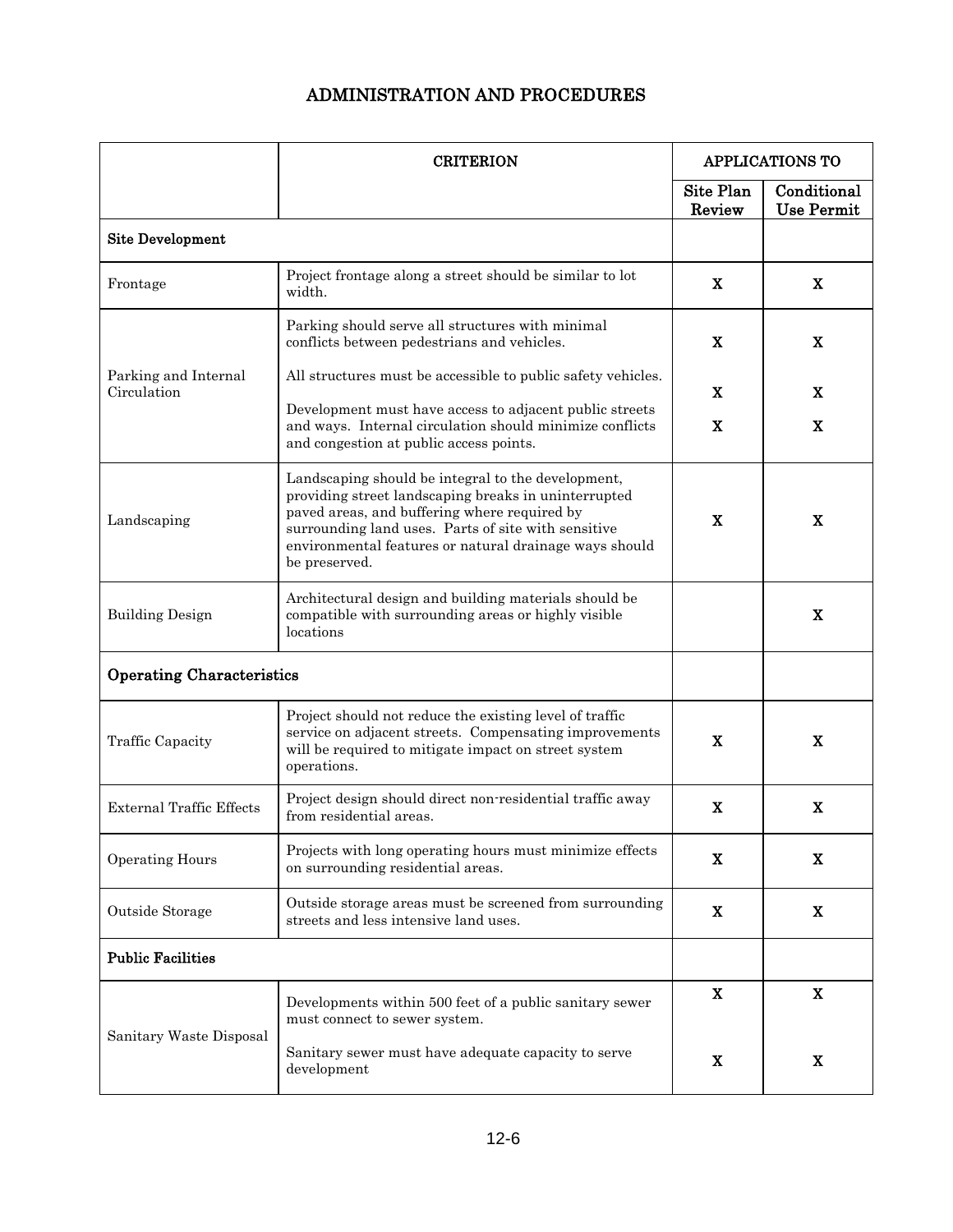|                           | <b>CRITERION</b>                                                                                                                                                                                             | <b>APPLICATIONS TO</b> |                           |
|---------------------------|--------------------------------------------------------------------------------------------------------------------------------------------------------------------------------------------------------------|------------------------|---------------------------|
|                           |                                                                                                                                                                                                              | Site Plan<br>Review    | Conditional<br>Use Permit |
| Storm Water<br>Management | Development should handle storm water adequately to<br>prevent overloading of public storm water management<br>system.                                                                                       | X                      | X                         |
|                           | Development should not inhibit development of other<br>properties.                                                                                                                                           | X                      | X                         |
|                           | Development should not increase probability of erosion,<br>flooding, landslides, or other run-off related effects.                                                                                           | X                      | $\mathbf{X}$              |
| Utilities                 | Project must be served by utilities.                                                                                                                                                                         | $\mathbf x$            | X                         |
|                           | Rural estate subdivisions should be located in designated<br>areas that can accommodate utility and infrastructure<br>installation consistent with the need to protect the<br>environment and public health. | X                      | X                         |
| <b>Comprehensive Plan</b> | Projects should be consistent with the City of Storm<br>Lake's Comprehensive Plan.                                                                                                                           |                        | x                         |

# 1204 Amendment Procedure

a. Purpose

The Amendment Procedures describe the methods by which changes may be made in the text of the Zoning Ordinance (text amendment) and/ or the official boundaries of zoning districts (rezoning).

- b. **Initiation of Amendments** 
	- 1. Text amendments may be initiated by the Planning and Zoning Commission or City Council; citizens may request a change through the Planning and Zoning Commission.
	- 2. Rezoning may be initiated by a property owner or authorized agent; the Planning and Zoning Commission; or the City Council.
- c. Rezoning Application Requirements
	- 1. Changes and amendments. This ordinance and the districts created by said ordinance may be amended from time to time. However, no amendment shall become effective unless it shall have been proposed by, or shall have an application submitted to the Planning and Zoning Commission for review and recommendation. The Planning and Zoning Commission shall hold a public hearing, for which a notice shall be published as required by Iowa Code 362.3. The Planning and Zoning Commission shall have (45) forty-five days in which to submit its report to the City Council. If the Commission fails to submit a report within the (45) forty-five-day period, the Council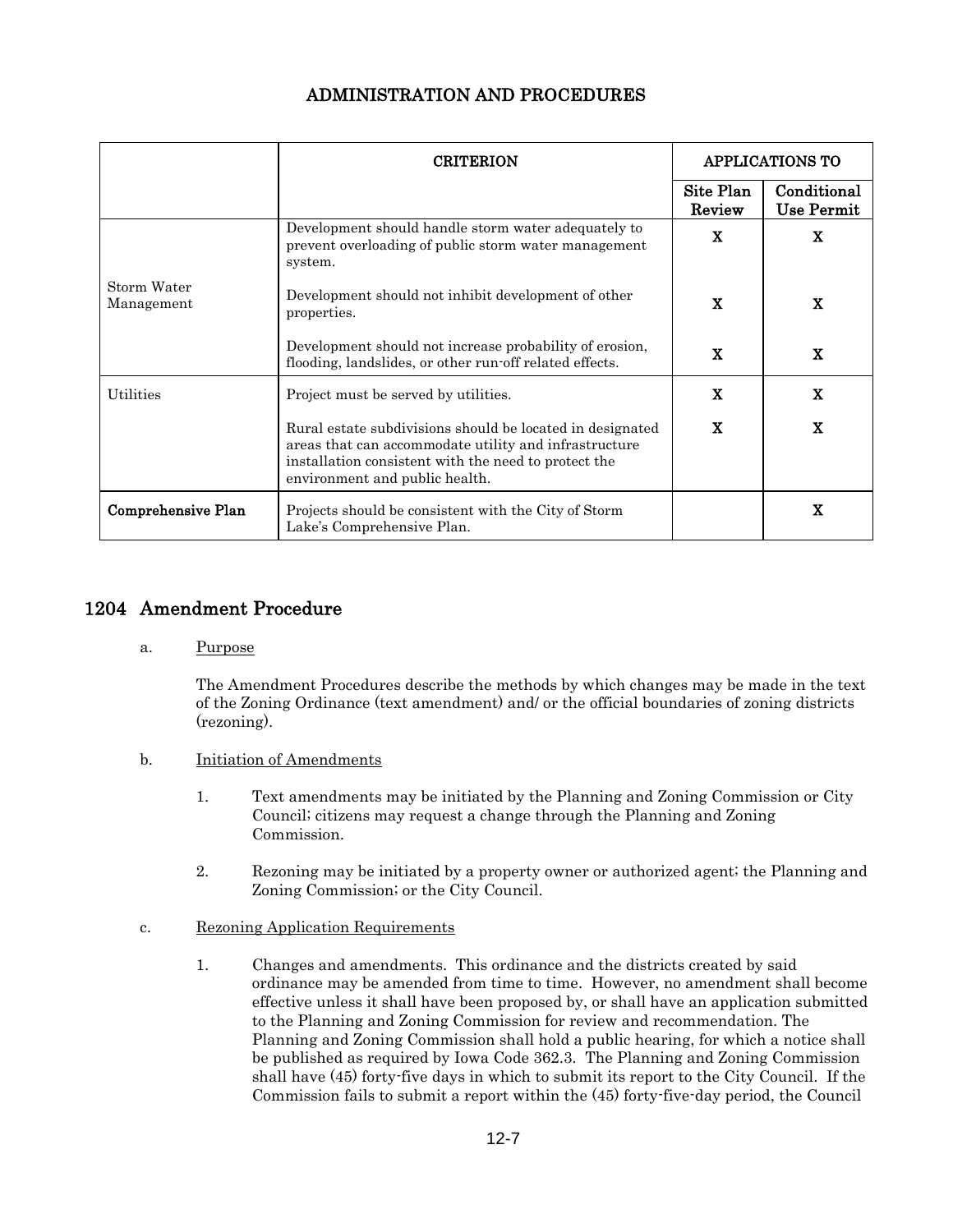shall take action on the proposed amendment without a recommendation from the Planning and Zoning Commission.

- (a) Such application shall be filed with the Administrative Officer accompanied by a fee as determined by the City Council and approved on their most current fee resolution and shall contain the following information:
	- 1) The legal description and local address of the property.
	- 2) The present zoning classification and the zoning classification requested for the property.
	- 3) The existing use and proposed use of the property.
	- 4) The names and addresses of the owners of all property within two hundred feet (300') of the property for which the change is requested.
	- 5) A statement of the reasons why the applicant feels the present zoning classification is no longer valid.
	- 6) A plat showing the locations, dimensions and use of the applicant's property and all property within two hundred feet (300') thereof including streets, alleys, railroads, and other physical features.

All fees shall be deposited to the General Revenue fund of the City. Failure to approve the requested change shall not be deemed cause to refund the fee to the applicant.

- 2. In case the Planning and Zoning Commission does not approve the change or, in a case of a protest filed with the City Council against a change in district boundaries signed by the owners of (20%) twenty percent or more either of the area of the lots included in such proposed change, or of those immediately adjacent thereto and within  $(200')$  two hundred feet of the boundaries thereof, such amendment shall not be passed except by the favorable vote of (3/4) three-fourths of all the members of the City Council.
- 3. Application for Change in Zoning District Boundaries. Any person may submit to the Planning and Zoning Commission an application requesting a change in the zoning district boundaries as shown on the official zoning map.
	- (a) Such application shall be filed with the Administrative Officer accompanied by a fee as determined by the City Council and approved on their most current fee resolution and shall contain the following information:
		- 1) The legal description and local address of the property.
		- 2) The present zoning classification and the zoning classification requested for the property.
		- 3) The existing use and proposed use of the property.
		- 4) The names and addresses of the owners of all property within two hundred feet (300') of the property for which the change is requested.
		- 5) A statement of the reasons why the applicant feels the present zoning classification is no longer valid.
		- 6) A plat showing the locations, dimensions and use of the applicant's property and all property within two hundred feet (300') thereof including streets, alleys, railroads, and other physical features.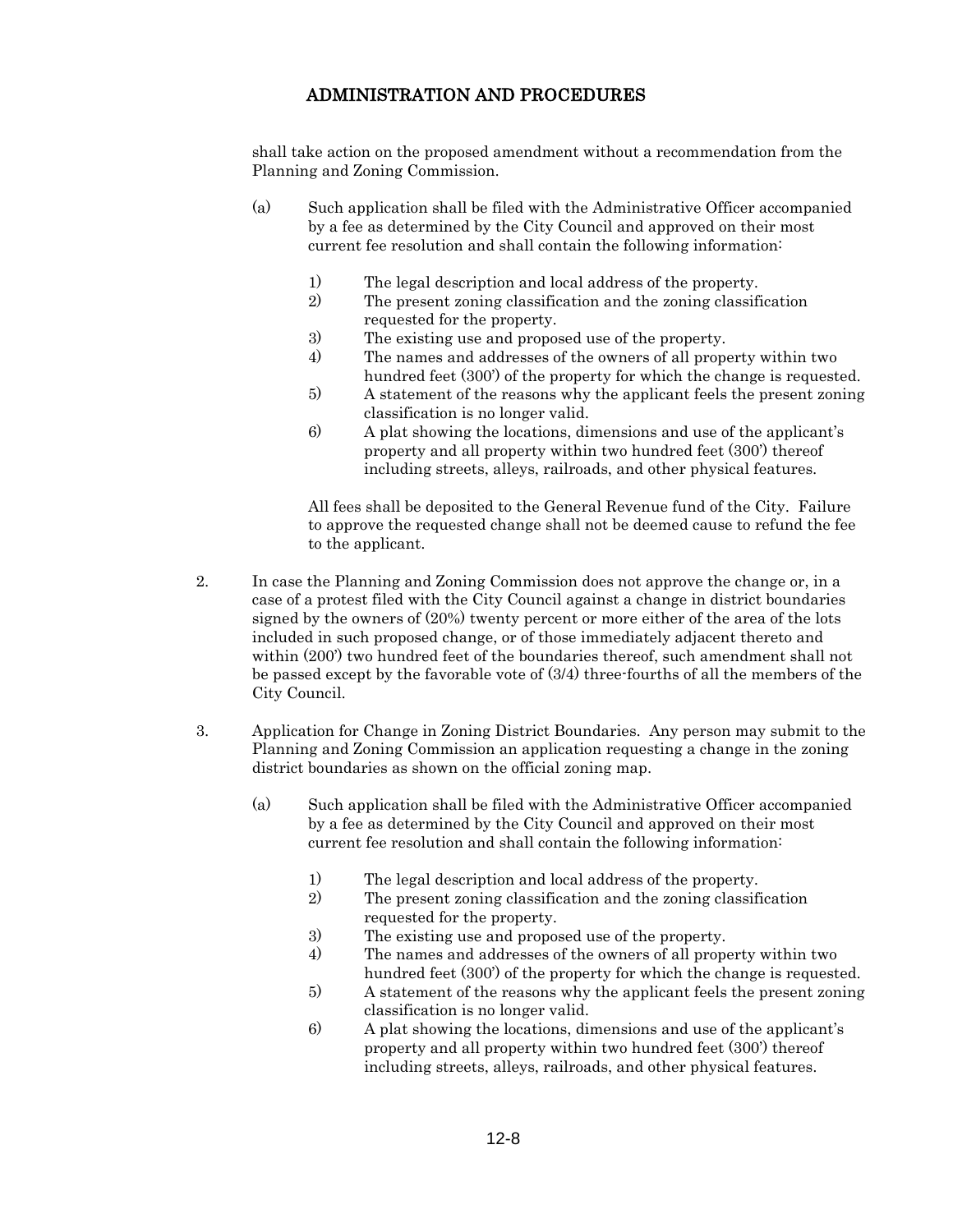All fees shall be deposited to the General Revenue fund of the City. Failure to approve the requested change shall not be deemed cause to refund the fee to the applicant.

- (b) Upon receipt of the application by the Administrative Officer, a copy shall be forwarded immediately to the Commission for study and recommendation. The Commission shall, prior to making a recommendation determine the following:
	- 1) Whether or not the current district classification of the property to be rezoned is valid.
	- 2) Whether there is a need for additional land zoned for purpose requested.
	- 3) Whether the proposed change is consistent with the current land use plan, considering such factors as:
		- i. Whether the rezoning would result in a population density or development, which would in turn cause a demand for services and utilities in excess of the capacity, planned for the area.
		- ii. Whether the rezoning would result in the generating of traffic in excess of the capacity of existing or planned streets in the vicinity.
		- iii. Whether there is intent on the part of the applicant to develop the property to be rezoned diligently and within a reasonable time.
- (c) The Planning and Zoning Commission shall report its determinations and recommendations to the Council within forty-five (45) days from receipt of the application, except that when no report is issued within that time, the application will be forwarded to the City Council without a recommendation.

## d. Required Notice and Publication

Prior to consideration of amending, supplementing, changing, modifying, or repealing this ordinance by the governing body, notice of public hearings shall be provided by the three following methods, as determined by the City:

- 1. Notice of Meeting: A notice shall be posted as required by Iowa Code Section 21.4.
- 2. Publication: A notice of such hearing shall be published as required by Iowa Code Section 362.3 and Section 414.4. Such notice shall include the date, time, place, and subject matter of hearing.
- 3. Notification by Mail: City Staff shall mail notice of the time, place, and subject matter of the hearing to those persons who own property within 300 feet of the subject site at least seven days prior to the date of the hearing.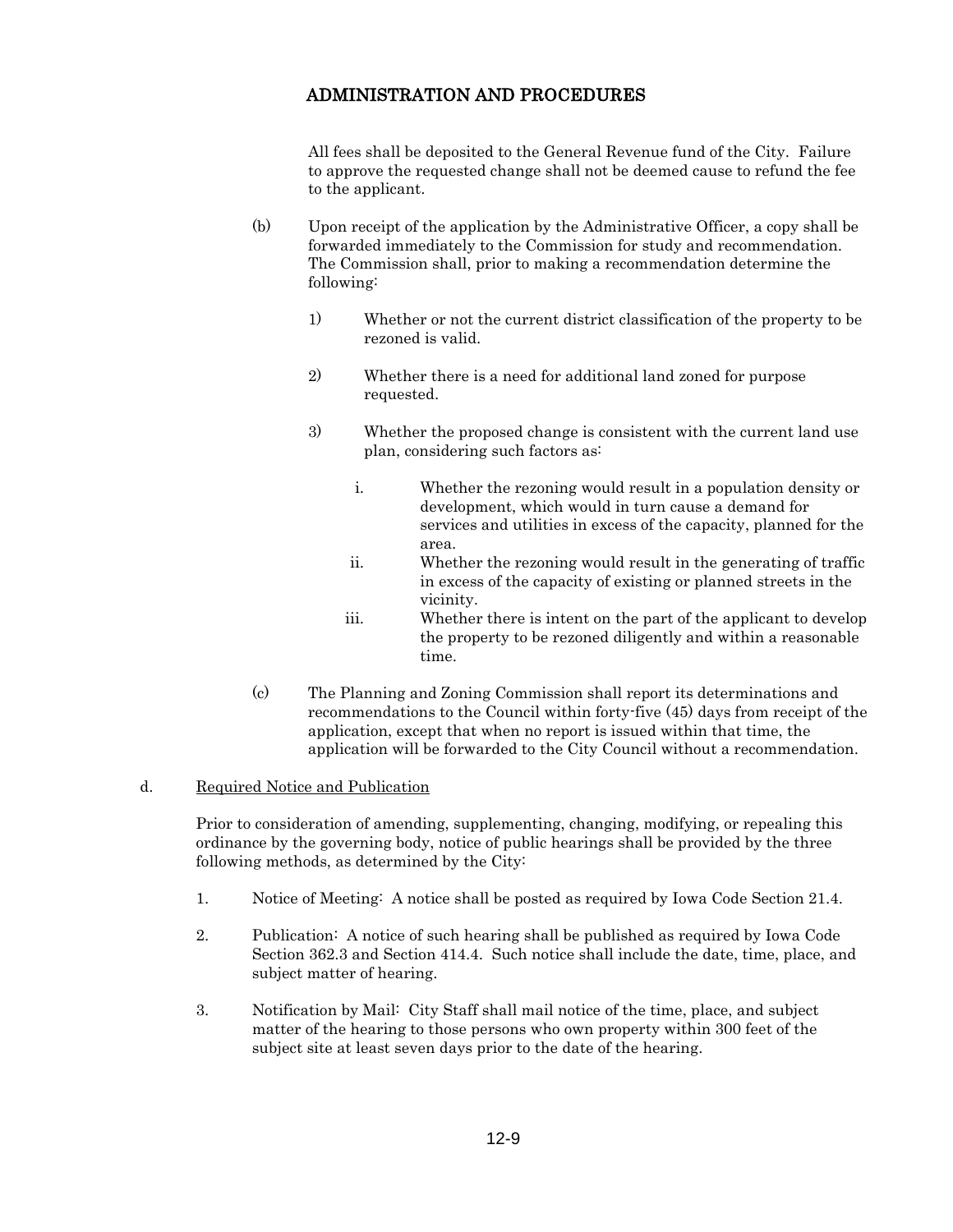## e. Approval by City Council

All requests for amendments must be approved by the City Council consistent with Iowa Code of Laws.

# 1205 Annexed Territory

All territory, which may hereafter be annexed to the City, shall be in the RES – Reserve District. However, the Planning and Zoning Commission may recommend the appropriate district classification prior to such territory becoming part of the City and upon holding a public hearing and with approval of the City Council the territory upon becoming part of the City may be immediately so classified.

# 1206 Building Permits and Certificates of Zoning Compliance

## a. Administration and Enforcement

- 1. The Zoning Administrator shall administer and enforce this ordinance.
- 2. If the Zoning Administrator, or his/her designee shall find that any of the provisions of this ordinance are being violated, he/she shall notify in writing the person responsible for such violations, indicating the nature of the violation and ordering the action necessary to correct it. He/she shall order discontinuance of illegal use of land, buildings, or structures; removal of illegal buildings or structures or of illegal additions, alterations, or structural changes; discontinuance of any illegal work being done; or shall take any other action authorized by this ordinance to ensure compliance with or to prevent violation of its provisions.

## b. Building Permits Required

No building or other structure shall be erected, moved, added to, or structurally altered without a permit therefore, issued by the administrative official. No building permit shall be issued by the administrative official except in conformity with the provisions of this ordinance, unless he/she receives a written order from the Board of Adjustment in the form of an administrative review, conditional use permit, or variance as provided by this ordinance.

1. As an exception to the above, a single accessory building not exceeding 144 square feet may be constructed without a permit, providing it meets all required setbacks and is accessory to a principle use.

#### c. Application for Building Permit

All applications for building permits shall include plans if applicable in duplicate drawn to scale, showing the actual dimensions and shape of the lot to be built upon; the exact sizes and locations on the lot of buildings already existing, if any; and the location and dimensions of the proposed building or alteration.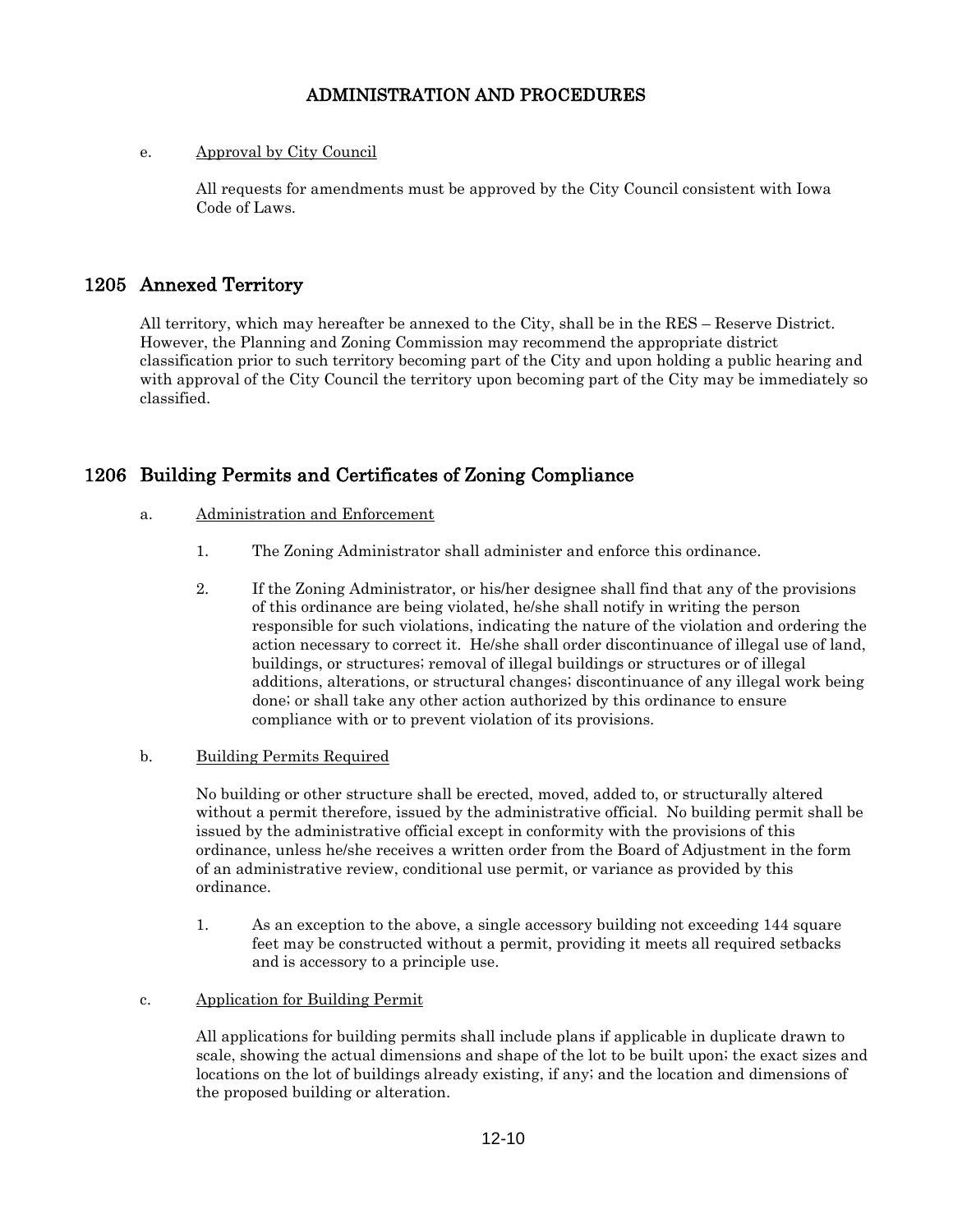The application shall include such other information as lawfully may be required by the administrative official, including existing or proposed building or alterations; existing or proposed uses of the building and land; the number of families, housekeeping units, or rental units the building is designed to accommodate; conditions existing on the lot; and such other matters as may be necessary to determine conformance with, and provide for the enforcement of this ordinance.

The administrative official shall return one copy of the plans to the applicant, after he/ she shall have marked such copy either as approved or disapproved and attested to it by his signature on such copy. The administrative official shall retain one copy of the plans, similarly marked.

#### d. Certificates of Zoning Compliance for New, Altered or Non-Conforming Uses

It shall be unlawful to use or occupy or permit the use or occupancy of any building or premises, or both, or part thereof hereafter created, erected, changed, converted, altered, or enlarged 25% of its use or structure until a certificate of zoning compliance shall have been issued therefore by the administrative official stating that the proposed use of the building or land conforms to the requirements of this ordinance.

#### e. Expiration of Building Permit

- 1. If the work described in any building permit has not begun within 180 days from the date of issuance thereof, said permit shall expire; the administrative official shall cancel it; and written notice thereof shall be given to the persons affected.
- 2. If the work described in any building permit has not been substantially completed within two years of the date of issuance thereof, said permit shall expire and be canceled by the administrative official, and written notice thereof shall be given to the persons affected, together with notice that further work as described in the canceled permit shall not proceed unless and until a new building permit has been obtained.
- 3. The expiration date of a building permit may be established for a period longer than two years if established at the time that the City issues such permit. The Zoning Administrator, or his/her designee may, at his/her discretion extend the expiration period of the building permit.

## f. Construction and Use to be as Provided in Applications, Plans, Permits, and Certificates of Zoning Compliance

Building permits or certificates of zoning compliance issued on the basis of plans and applications approved by the administrative official authorize only the use, arrangement, and construction set forth in such approved plans and applications, and no other use, arrangement or construction. Use, arrangement, or construction at variance with that authorized shall be deemed violation of this ordinance, and punishable as provided by Section hereof.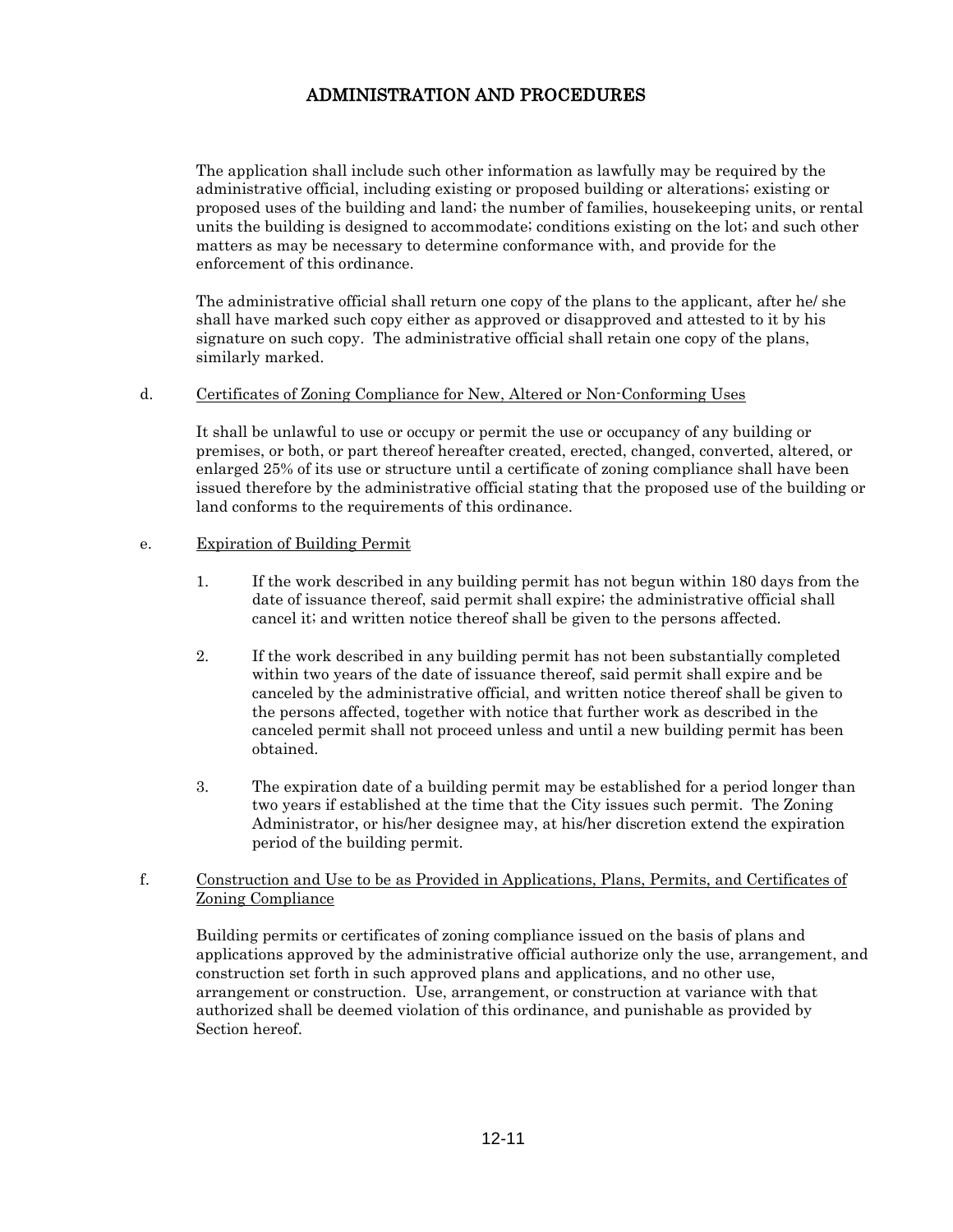# 1207 Schedule of Fees, Charges, and Expenses

The City Council shall establish a schedule of fees, charges, and expenses and a collection procedure for building permits, certificates of zoning compliance, appeals, and other matters pertaining to this ordinance.

The schedule of fees shall be posted in the office of the administrative official, and may be altered or amended only by the City Council.

Until all applicable fees, charges, and expenses have been paid in full, no action shall be taken on any application or appeal.

# 1208 Board of Adjustment

## a. Establishment

- 1. A Board of Adjustment is hereby established. The Board shall consist of five regular members.
- 2. Each member shall be appointed by the City Council for a five-year term and is removable for cause by the City Council upon written charges and after public hearings. Vacancies shall be filled for the unexpired term of any member whose term becomes vacant.
- 3. The Board of Adjustment shall adopt rules and regulations in accordance with this ordinance and the Code of Iowa. Meetings shall be held at the call of the Chairman and at such other times as the Board may determine. Such chairman, or, in his absence, the acting chairman, may administer oaths and compel the attendance of witnesses. All meetings and records shall be open to the public. The Board shall keep minutes of its proceedings, showing the vote of each member upon each question, or, if absent or failing to vote, indicating such fact. The Board shall keep a record of its examinations and other official actions, all of which shall be immediately filed in the office of the Board and shall be a public record. A majority of the Board shall constitute a quorum for the transaction of business.
- b. Procedure for Appeals
	- 1. Appeals shall be made to the Board of Adjustment through the office of the Zoning Administrator in written form as determined by the Zoning Administrator. The Board shall fix a reasonable time for the hearing of the appeal and shall decide the appeal within 30 days of the date of the public hearing. An appeal stays all proceedings in furtherance of the action, unless the Zoning Administrator certifies to the Board that by reason of the facts stated in the certificate, a stay would, in his/her opinion, cause imminent peril to life or property.
	- 2. The Board shall provide a notice of a public hearing on any question before it. Notice of the hearing shall be published as required by Iowa Code Section 362.3; and by written notice to the appealing party.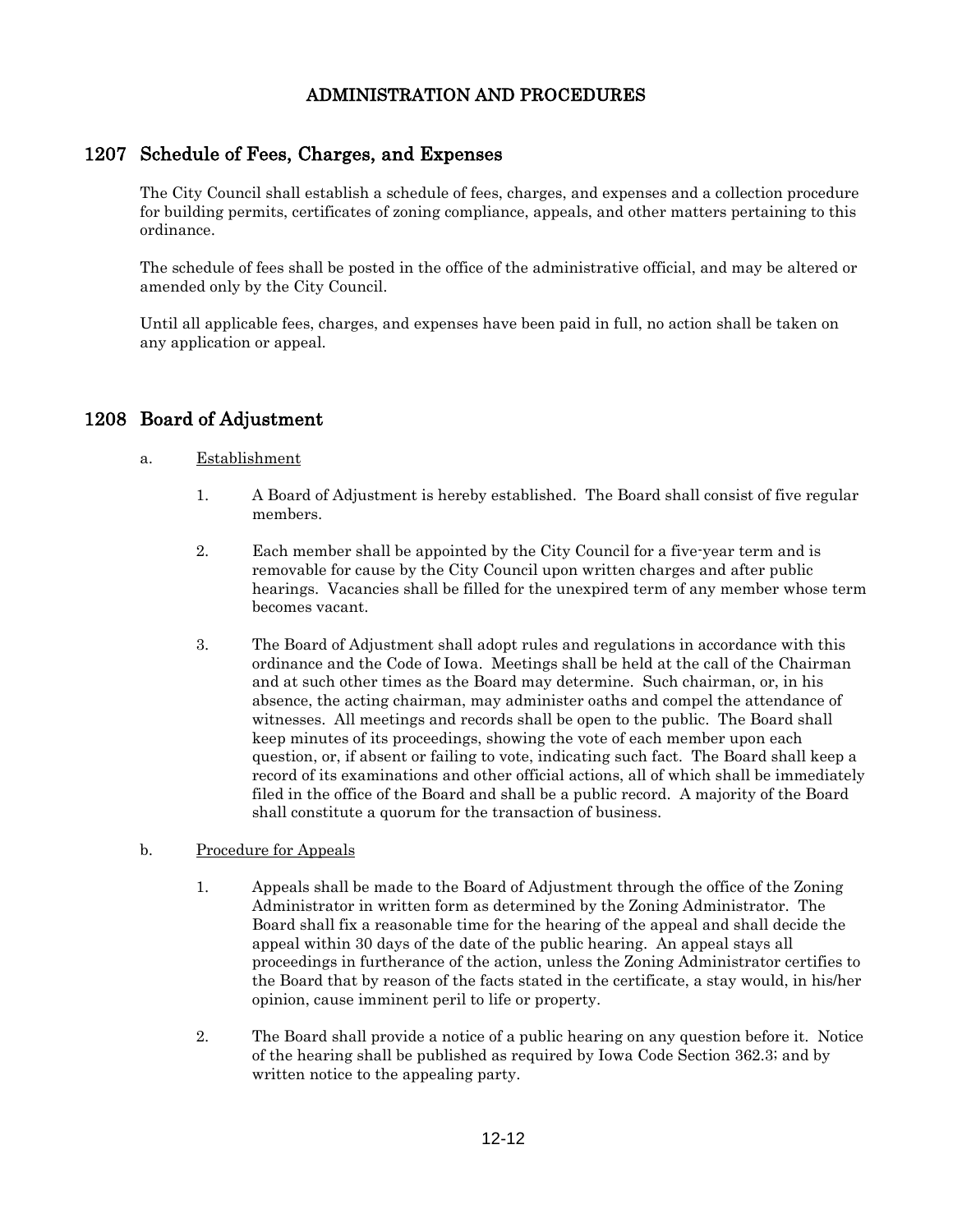- 3. Upon the public hearing, any party may appear in person or by agent or attorney. The concurring vote of three out of five members of such board as so composed shall be necessary to reverse any order, requirement, decision or determination of any administrative official, or to decide in favor of the appellant on any matter upon which it is required to pass under any zoning ordinance, or to effect any variation in such ordinance.
- 4. A fee as determined by the City Council and approved on their most current fee resolution shall be paid to the Administrative Officer at the time the notice of appeal is filed, which the Administrative Officer shall forthwith pay over to the credit of the General Revenue Fund of the City.

# 1209 Powers and Duties of the Board Of Adjustment

The Board of Adjustment shall have only the following powers and duties:

a. Administrative Review:

To hear and decide appeals where it is alleged there is error in any order, requirement, decisions or determination made by the Zoning Administrator, or his/her designee in the enforcement of this Ordinance or any regulation relating to the location or soundness of structures

b. Conditional Use Permits:

To hear and decide the approval of applications for Conditional Use permits, as provided by this Ordinance. Procedures for Conditional Use Permits are established in Section 1203.

c. Variances to Relieve Hardships Relating to Property:

To authorize, upon appeal, variances from the strict application of this Ordinance where by reason of exceptional narrowness, shallowness, or shape of a specific piece of property at the time of enactment of the zoning regulations; or by reason of exceptional topographic conditions or other extraordinary and exceptional situation or condition of such piece of property, such strict application would result in peculiar and exceptional practical difficulties to or exceptional and undue hardships upon the owner of such property.

- 1. Requirements for Grant of a Variance. The Board shall authorize no such variance unless it finds that:
	- (a) Strict application of the zoning ordinance will produce undue hardship and would deprive the applicant of rights commonly enjoyed by other properties in the same district under the terms of this ordinance.
	- (b) Such hardship is not shared generally by other properties in the same zoning district and in the same vicinity.
	- (c) The authorization of such variance will not be of substantial detriment to adjacent property and the granting of the variance will not change the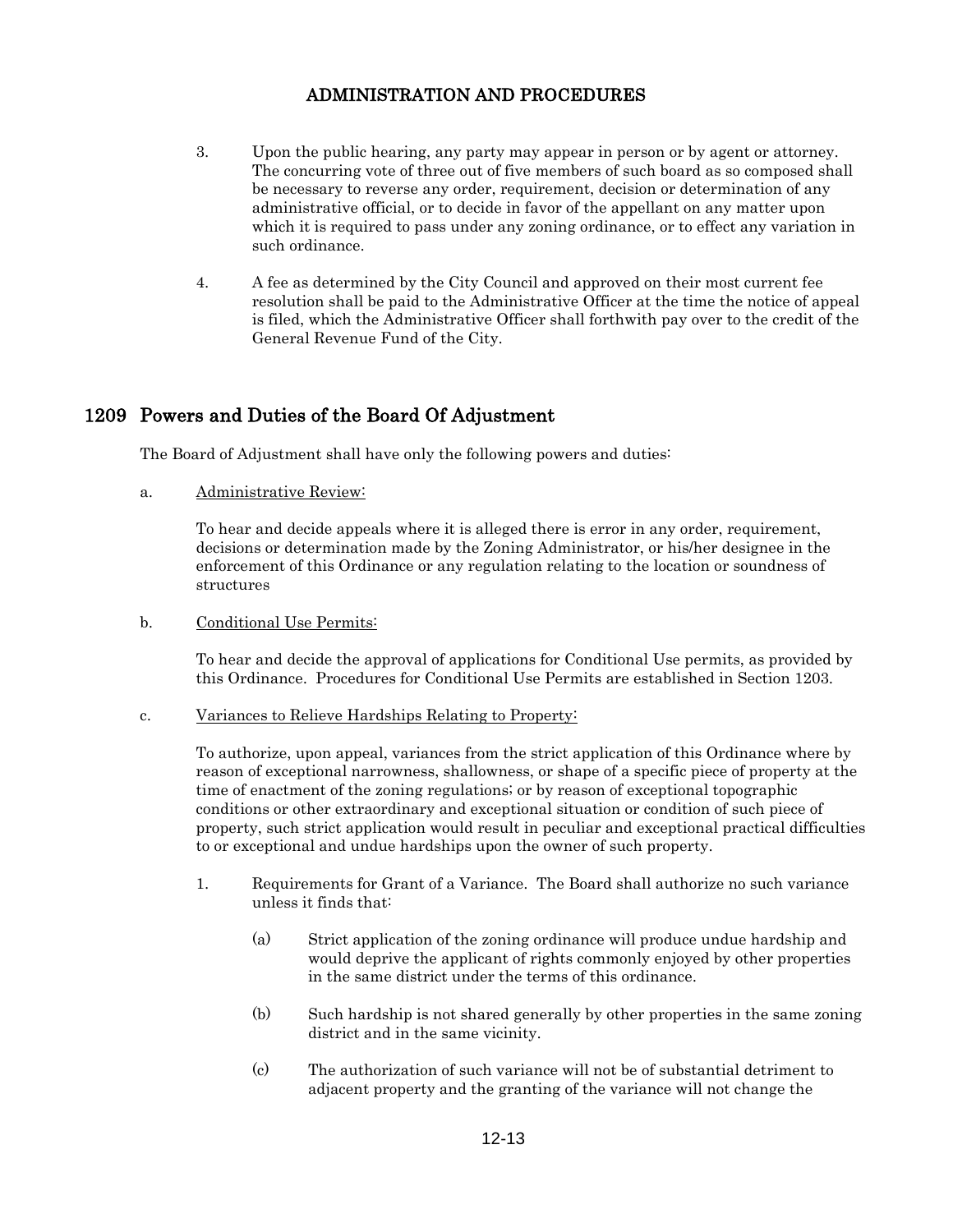character of the district.

- (d) The granting of such variance is based upon reason of demonstrable and exceptional hardship as distinguished from variations for purposes of convenience, profit, or caprice.
- (e) The condition or situation of the property concerned is not of so general or recurring a nature as to make reasonably practicable a general regulation to be adopted as an amendment to this Zoning Ordinance.
- (f) The granting of the variance will not cause substantial detriment to the public good and will not substantially impair the intent and purpose of any Ordinance or Resolution.
- 2. Findings by Board. The Board of Adjustment shall make findings that the requirements of Section  $1209(c)(l)$  have been met by the applicant for a variance.
- 3. Conditions for Grant of Variance.
	- (a) In granting any variance, the Board of Adjustment may prescribe appropriate conditions and safeguards in conformity with this Ordinance. Violation of such conditions and safeguards, when made a part of the terms under which the variance is granted, shall be deemed a violation of this Ordinance and punishable under Section 1213 of this Ordinance.
	- (b) Under no circumstances shall the Board of Adjustment grant a variance to allow a use not permissible under the terms of this Ordinance in the district involved, or any use expressly or by implication prohibited by the terms of this Ordinance in said district.
	- (c) No non-conforming use of neighboring lands, structures, or buildings in the same district and no permitted or non-conforming use of lands, structures, or buildings in other districts shall be considered grounds for the issuance of a variance.
	- (d) Effective Date of Variances/Review by Council:

Every variance granted by the Board of Adjustment shall be subject to review by the City Council, and the Council may, in its discretion, remand a decision to grant a variance back to the Board of Adjustment for further consideration. The only persons authorized to request the remand of a decision to grant a variance shall be the Mayor, the City Administrator, the City Attorney or the Zoning Administrator, and the only grounds for requesting a remand shall be that legal error is believed to have occurred in the procedures followed by the Board of Adjustment or that the evidence presented by the applicant did not support the finding required by  $1209(c)(1)$ , or that the variance granted was beyond the authority of the Board of Adjustment. On remand, all parties shall be permitted to introduce such additional relevant evidence, as they deem appropriate.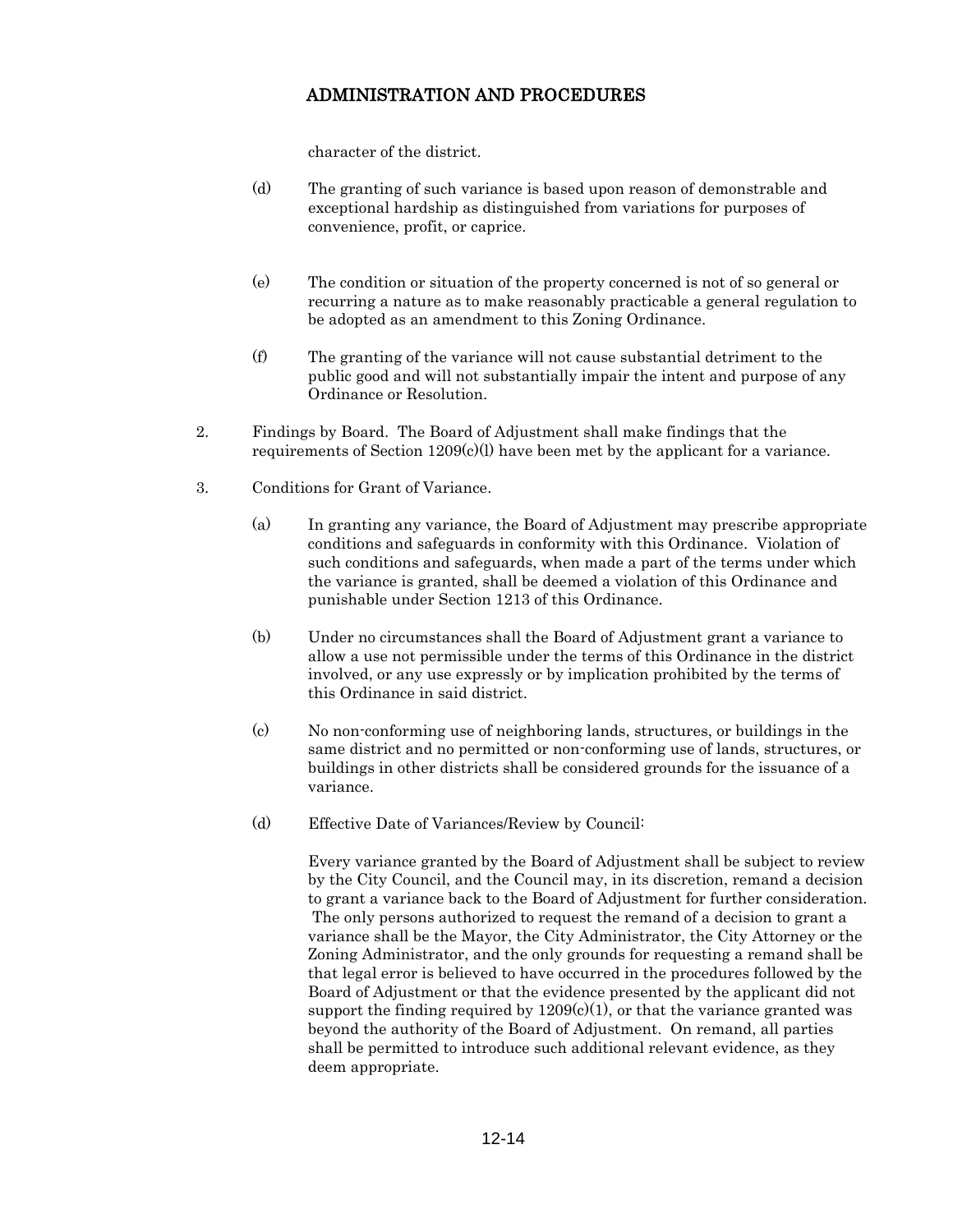To facilitate review by the City Council, no variance granted by the Board of Adjustment shall become effective until the day following the next regularly scheduled council meeting, which occurs more than four calendar days after the Board of Adjustment meeting at which the variance is granted. If the Council does remand the granting of a variance back to the Board of Adjustment, the effective date of the variance is delayed for thirty days from the date of the remand.

If the granting of a variance is remanded to the Board of Adjustment for reconsideration, the Board shall notify the applicant, the City Administrator and other interested parties of the time and place that the matter will be reconsidered, and after holding the rehearing, the Board shall either reaffirm its decision to grant the variance, or alternatively, it shall deny the variance.

#### d. Board has Powers of Zoning Administrator on Appeals: Reversing Decisions of Zoning Administrator

In exercising the above mentioned powers, the Board of Adjustment may, so long as such action is in conformity with the terms of this Ordinance, reverse or affirm, wholly or partly, or may modify the order, requirement, decisions, or determination as ought to be made, and to that end shall have the powers of the Zoning Administrator from whom the appeal is taken.

The concurring vote of three members of the Board shall be necessary to reverse any order, requirements, decision, or determination of the administrative official, or to decide in favor of the applicant on any matter upon which it is required to pass under this ordinance, or to effect any variation in the application of this ordinance.

## 1210 Appeals from the Board of Adjustment

Any person or persons, or any board, taxpayer, officer, department, board or bureau of the city aggrieved by any decision of the Board of Adjustment may seek review of such decision by a court of record in the manner provided by the laws of the State and particularly by Chapter 414, Code of Iowa.

## 1211 Severability Clause

Should any section or provision of this ordinance be declared by the courts to be unconstitutional or invalid, such decision shall not affect the validity of the resolution as a whole, or any part thereof other than the part so declared to be unconstitutional or invalid.

## 1212 Complaints Regarding Violations

Whenever a violation of this ordinance occurs, any person may file a written complaint. Such complaints stating fully the causes and basis thereof shall be filed with the Zoning Administrator.